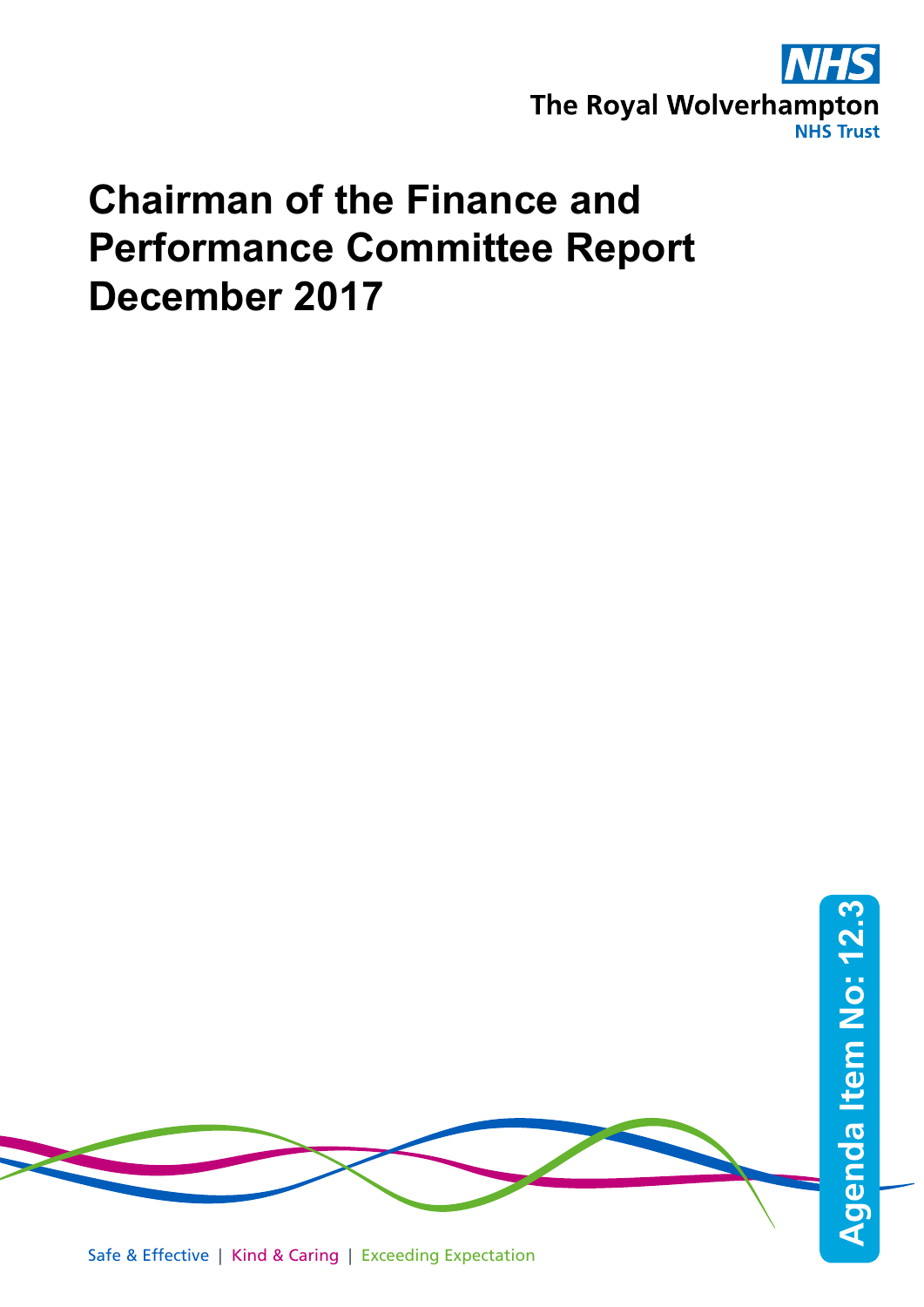# **ASSURANCE/ESCALATION Report of the Finance and Performance Committee**

| <b>PREPARED BY</b>         | Chairman of the Finance and Performance Committee                                                                           |   |  |
|----------------------------|-----------------------------------------------------------------------------------------------------------------------------|---|--|
| <b>DATE PREPARED</b>       | 20 <sup>th</sup> December 2017                                                                                              |   |  |
| <b>SUBJECT</b>             | Chairman's Summary Report                                                                                                   |   |  |
| <b>PURPOSE</b>             | To provide assurance to the Board in relation to all delegated responsibilities of the Finance and<br>Performance Committee |   |  |
| <b>STRATEGIC OBJECTIVE</b> |                                                                                                                             |   |  |
| <b>OVERVIEW OF</b>         | CQC STANDARDS (For Use of Resources)                                                                                        | X |  |
| <b>ASSURANCE</b>           | <b>NHSLA</b>                                                                                                                |   |  |
| <b>THEMES/INDICATORS</b>   | <b>OTHER REGULATORY STANDARDS - Statutory Financial Duties</b>                                                              | X |  |
| <b>HIGHLIGHTED IN THE</b>  | NATIONAL GUIDANCE/NATIONAL AUDITS                                                                                           | x |  |
| <b>REPORT</b>              | <b>EXTERNAL REVIEWS</b>                                                                                                     | x |  |
|                            | <b>INTERNAL REVIEWS</b>                                                                                                     | x |  |
|                            | CLINICAL OUTCOMES                                                                                                           |   |  |
|                            | <b>TRENDS/RECURRENT THEMES</b>                                                                                              |   |  |
|                            | <b>CLINICAL EFFECTIVENESS</b>                                                                                               |   |  |
|                            | <b>BAF/RISK REGISTERS</b>                                                                                                   | x |  |

**1. Current report - Emerging issues for report (summarise issues or information impacting on the area/compliance/ indicator)**

| <b>Reviewed</b><br>Theme/In<br>Negative<br>Positive<br>dicator<br>risk<br>The Trust is identifying non-<br>At month 8, the Trust is forecasting<br>Cost Improvement<br>recurrent contributions to<br>to deliver £15.972M (an increase<br>Programme (CIP)<br>from M7 of £0.5M). Of which, the<br>achievement.<br>the plan which totalled<br>c£7m in the previous year.<br>Trust's recurrent YTD delivery is<br>Framework<br>£3.893M with forecast outturn of<br>In support of SR8 on<br>the BAF (that there is<br>There are on-going<br>£7.079M and the Trust's non-<br>a failure to deliver<br>discussions with<br>recurrent YTD delivery is £7.046M<br>with forecast outturn of £8.893M. As<br>the recurrent CIP).<br>consultants with regard to<br>efficiency opportunities<br>of M8, the Trust has delivered | <b>Assurance</b>       | Specific Item/issue | <b>Summary of Assurance (internal or External)</b> |                                  | <b>Outcome and</b>                               |
|-----------------------------------------------------------------------------------------------------------------------------------------------------------------------------------------------------------------------------------------------------------------------------------------------------------------------------------------------------------------------------------------------------------------------------------------------------------------------------------------------------------------------------------------------------------------------------------------------------------------------------------------------------------------------------------------------------------------------------------------------------------------------------------------------------------------|------------------------|---------------------|----------------------------------------------------|----------------------------------|--------------------------------------------------|
|                                                                                                                                                                                                                                                                                                                                                                                                                                                                                                                                                                                                                                                                                                                                                                                                                 |                        |                     |                                                    |                                  | any on-going                                     |
|                                                                                                                                                                                                                                                                                                                                                                                                                                                                                                                                                                                                                                                                                                                                                                                                                 |                        |                     |                                                    |                                  |                                                  |
| technology.<br>plan of £12.582M as reported at FRB.<br>Given the material unidentified CIP<br>NHS Improvement has now<br>approved the consultancy<br>the committee maintained the risk as<br>support for the outpatient<br>red.<br>project.                                                                                                                                                                                                                                                                                                                                                                                                                                                                                                                                                                     | <b>Board Assurance</b> |                     | using the safehands                                | £10.939M (87%) YTD against a YTD | Initial risk is<br>rated red and<br>remains red. |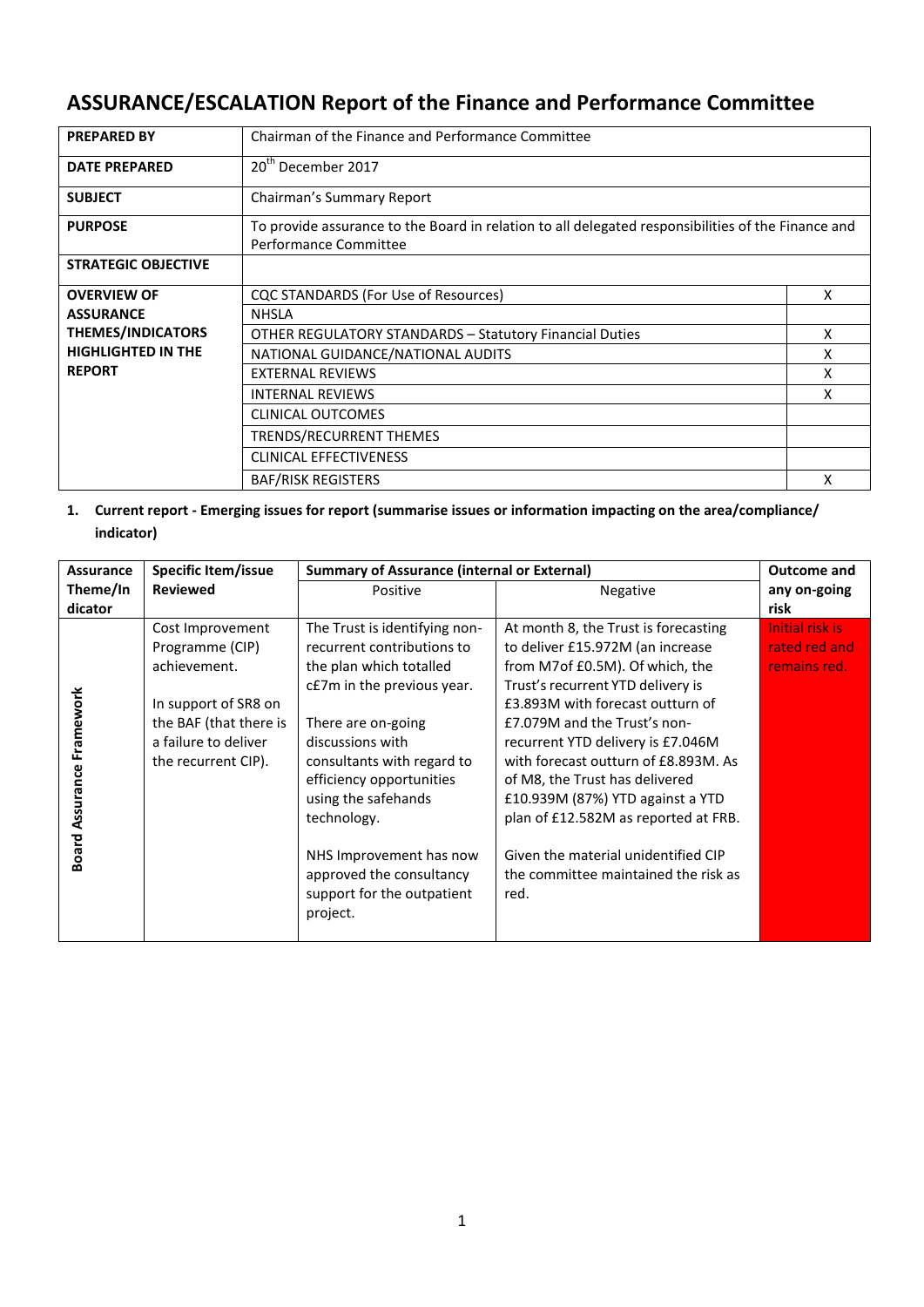| Board Assurance Framework        | Mid Staffordshire<br>FT transaction.<br>In support of SR4 on<br>the BAF (that there is<br>an adverse impact on<br>the Trust due to the<br>£6m deficit support<br>not being paid). | The Trust maintains contact<br>with NHS Improvement (as<br>the agent of the DoH) and<br>has submitted the original<br>business case and a review<br>of the business case in<br>evidence of supporting the<br>continued funding for at<br>least 2017-2019. This was<br>followed up with NHS I at<br>the quarterly review<br>meeting on 24 <sup>th</sup> October<br>2017 and subsequently in | This risk is to the sustainability of<br>services and impact upon RWT due to<br>the non-continuation of the £6M<br>deficit support from the DoH.<br>The risk is that NHS Improvement has<br>yet to formally pay the deficit support<br>monies.<br>Given the lack of payment/agreement<br>to fund at Month 87 the committee<br>expressed concern on this and<br>increased the risk rating to red.                                                                                                                    | Initial in year<br>score red<br>- high amber<br>at Month 7<br>but has been<br>rescored red<br>upon<br>challenge by<br>Committee. |
|----------------------------------|-----------------------------------------------------------------------------------------------------------------------------------------------------------------------------------|--------------------------------------------------------------------------------------------------------------------------------------------------------------------------------------------------------------------------------------------------------------------------------------------------------------------------------------------------------------------------------------------|---------------------------------------------------------------------------------------------------------------------------------------------------------------------------------------------------------------------------------------------------------------------------------------------------------------------------------------------------------------------------------------------------------------------------------------------------------------------------------------------------------------------|----------------------------------------------------------------------------------------------------------------------------------|
|                                  |                                                                                                                                                                                   | year-end discussions on<br>Friday 15 <sup>th</sup> December 2017.<br>In addition the Trust has<br>now invoiced the DH for the<br>monies.                                                                                                                                                                                                                                                   |                                                                                                                                                                                                                                                                                                                                                                                                                                                                                                                     |                                                                                                                                  |
| <b>Board Assurance Framework</b> | Loss of Emergency<br>Admissions Income.<br>In support of SR9 on<br>the BAF (that the<br>underlying deficit has<br>not been resolved).                                             | The Trust has commenced<br>discussions with<br>Wolverhampton CCG on risk<br>and gain share<br>arrangements for this<br>activity.<br>A model enabling the cost<br>categorisation of contract<br>activity has been jointly<br>shared and joint agreement<br>of the activity is being<br>pursued.                                                                                             | The Trust lost a significant amount of<br>income through its revised pathways<br>of care that appropriately ensured the<br>Trust did not admit some patients.<br>The estimated loss of this revised<br>pathway was £4.8M in 2016/17. The<br>Trust understands that the arbitration<br>case will be heard in January 2018.<br>The risk is that the revised pathway<br>continues into 2017/18 and further<br>work on frailty and ambulatory<br>patients could increase the income<br>loss.                            | Initial risk is<br>rated amber<br>and remains<br>amber.                                                                          |
| Board Assurance Framework        | Sustainability and<br>Transformation (STF)<br>Payment.<br>In support of SR10 on<br>the BAF (that the<br>Trust generates<br>insufficient cash for<br>its commitments).             | Month 8 figures are now<br>£1.3m adverse to NHSI<br>trajectories.<br>As partial mitigation<br>against the in-year adverse<br>variance the Trust received<br>notification on 15<br>December of winter<br>pressure funding of<br>£1.018M which is expected<br>to go towards financial<br>improvement.                                                                                        | The Trust has signed up to the control<br>total with NHS Improvement for<br>2017/18 which contains expected an<br>STP payment of £9.9M. In order to<br>secure the payments the Trust has to<br>deliver against it's in year financial<br>targets and the submitted trajectory<br>for A&E.<br>The risk is that the Trust does not<br>deliver the trajectories and therefore<br>does not achieve its STF payments.<br>The Trust will not achieve the<br>quarterly (Q3) A&E performance<br>element of the STF payment. | <b>Initial risk is</b><br>rated high red<br>and is now<br>low red.                                                               |

 $\overline{\phantom{a}}$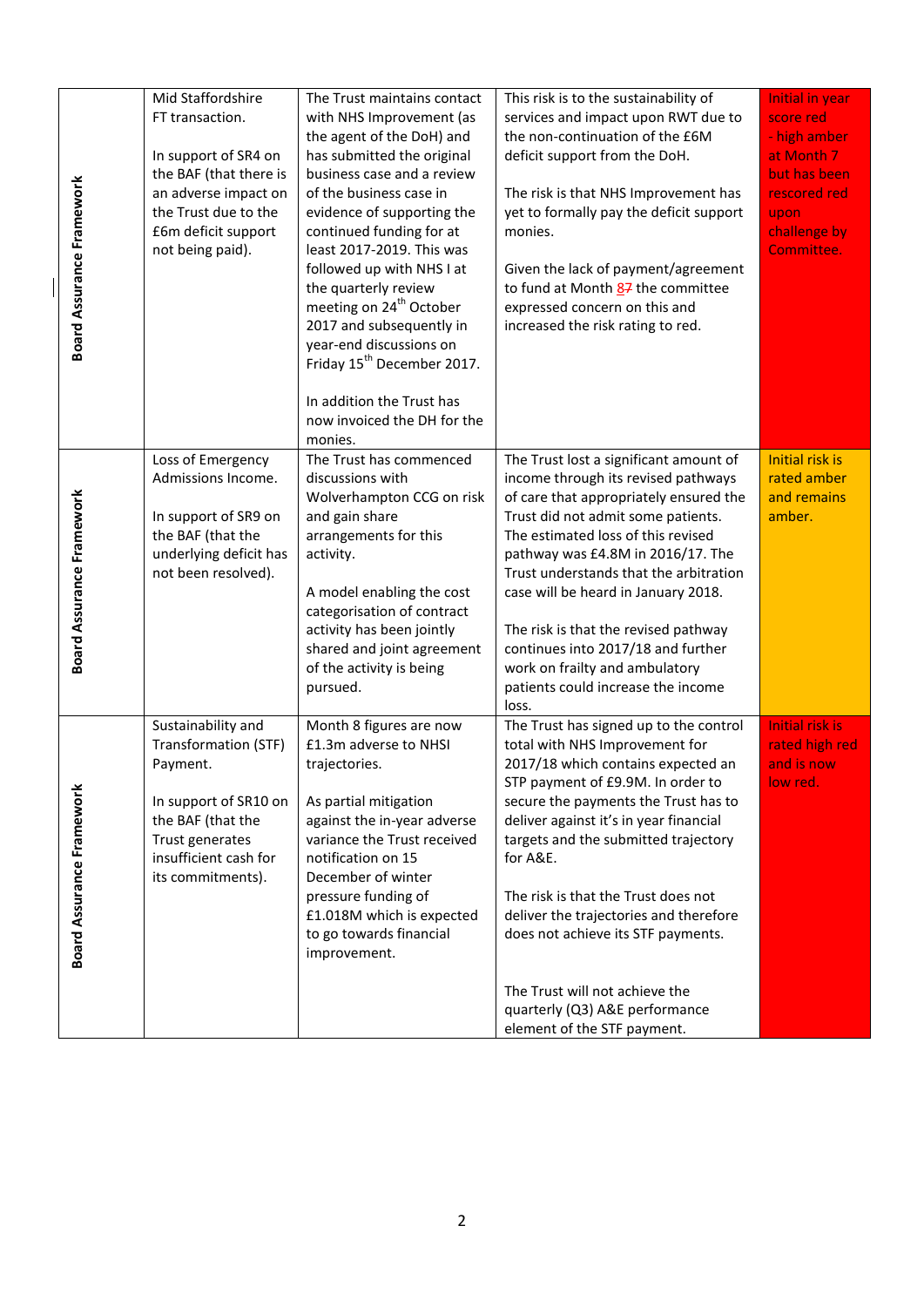|                                     | Capital Programme.    | NHSI has approved the<br>request to increase the CRL. | The Trust has constrained capital<br>available due to the reduced | Initial risk is<br>rated high |
|-------------------------------------|-----------------------|-------------------------------------------------------|-------------------------------------------------------------------|-------------------------------|
|                                     | In support of SR11 on |                                                       | depreciation resulting from the                                   | amber and                     |
| <b>Board Assurance</b><br>Framework | the BAF (that the     |                                                       | <b>Alternative Site Valuation</b>                                 | altered to                    |
|                                     | condition and quality |                                                       | methodology on valuing its assets.                                | medium                        |
|                                     | of the estate may     |                                                       |                                                                   | amber.                        |
|                                     | deteriorate).         |                                                       | The risk remains that the Stroke and                              |                               |
|                                     |                       |                                                       | Pathology projects will place renewed                             |                               |
|                                     |                       |                                                       | pressure on the capital programme if                              |                               |
|                                     |                       |                                                       | they are not funded centrally.                                    |                               |
|                                     | Material outstanding  | The Trust maintains its                               | This was raised again with NHS                                    | Initial risk is               |
|                                     | Invoice with          | position that it is providing                         | Improvement on 24 <sup>th</sup> October 2017.                     | rated amber                   |
|                                     | Wolverhampton CCG     | the right care for patients                           | This was followed up with a                                       | and remains                   |
|                                     | for $£4.8m$           | but losing material monies                            | communication to the Regional                                     | amber.                        |
|                                     |                       | as a result and expects the                           | Director of Finance on 14 November                                |                               |
|                                     |                       | fixed cost/transitional costs                         | and discussed on 15 December 2017.                                |                               |
| <b>Risk Register</b>                |                       | should be recognised.                                 |                                                                   |                               |
|                                     |                       |                                                       |                                                                   |                               |
|                                     |                       | The Trust now understands                             |                                                                   |                               |
|                                     |                       | that the arbitration case will                        |                                                                   |                               |
|                                     |                       | be heard in January 2018.                             |                                                                   |                               |

**Provide Details of further actions for mitigation of above issues/risks: See updated progress report**

# **Additional Items:**

| Specific item/Issue                           | Lead            | Due Date                           | Status <sup>*</sup> |
|-----------------------------------------------|-----------------|------------------------------------|---------------------|
| The Committee will examine in more<br>detail: |                 |                                    |                     |
| <b>AEC/frailty business case</b>              | COO/DSPP        | Dec 2017 postponed to January 2018 |                     |
| 5 year backlog programme                      | <b>CFO/HoED</b> | Feb 2018                           |                     |

# **Status \***

| Action not yet<br>initiated | <b>Action In Progress</b><br>but not on target or<br>target has expired | <b>Action in progress</b><br>and on target | <b>Action Completed</b> |
|-----------------------------|-------------------------------------------------------------------------|--------------------------------------------|-------------------------|
|                             |                                                                         |                                            |                         |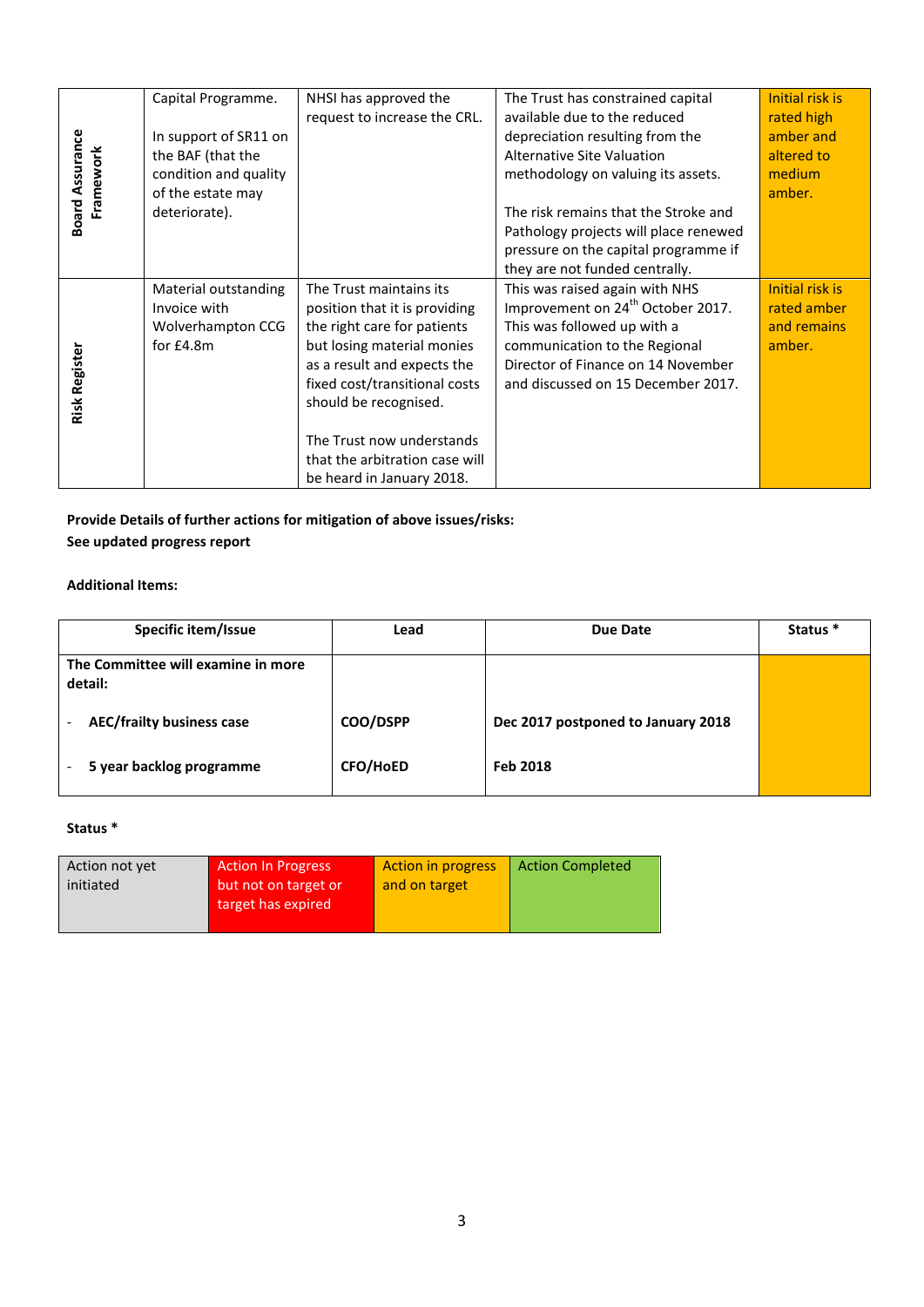#### **2. Summary, conclusion and recommendations from meeting held on 20 December 2017**.

- a) The Committee noted that there was no formal BAF update as there was no December Board but given this was a regular agenda item invited any concerns or issues of escalation to be raised:
	- **Workforce Attraction, Recruitment and retention of staff across the Trust. (SR1)** The Committee noted that this risk the risk had been updated by the Director of Workforce. **The risk remained at 15 – red.**
	- **Payment of £6M MSFT Transition Funding (SR4) The risk remained at 16 - red.**
	- **Sustainability and Transformation Partnerships (STPs) have an adverse impact on the Trust (SR6) The risk remained at 9 – amber**.
	- There is a failure to deliver recurrent CIPs (SR8) **The risk remained at 20 – high red.**
	- **That the underlying deficit the Trust ha in 2017/18 is not resolved (SR9) The risk remained at 20 – high red.**
	- **That the Trust fails to generate sufficient cash for its commitments (SR10)** It was noted that Internal Audit had now rephased their plans and would be reviewing cash in their Q4 2017/18 programme of work. **The risk remained at 16 – red.**
- b) The Committee discussed the **finance report for Month 8 and highlighted the following issues**:
	- The **Trust control total** remained at £11.6M surplus which included a Sustainability and Transformation Fund payment of £9.9M.
	- The **cumulative performance was an actual surplus of £3.061m which was £1.3m deficit to the NHSI plan and £7.1m adverse** to the Trust business plan. The Committee acknowledged however that this was a £10m improvement on the same period the previous year.
	- The Trust's cash position **was a balance of £12.2m which was £3.1m below** plan.
	- At month 8 **patient income was cumulatively £1.9m adverse to plan.** The Committee acknowledged however that the monthly profile required one of the highest levels of activity and the Trust had broadly achieved that. It was noted that Education contract was over performing by £0.3m.
	- **Expenditure was £5.8m overspent** to plan due to a number of issues:
		- \* Pay was overspent in a number of areas by £2.4m
		- \* Drugs was overspent by £0.3m
		- \* CIP was £2.8m behind plan
		- \* Non Pay was overspent by £0.8m
	- **Sustainability and Transformation Funds (STF):** The Trust was **now not going to earn its Q3 A&E performance**  monies given the recent performance figures requiring the Trust to achieve a trajectory of cumulative 92% for the A&E 4 hour wait target. The Trust was **however aiming to achieve the Q3 financial profile** and achieve its finance payment.
	- **Variances to plan**:

\* Pay was reviewed and the Committee **noted the improvement in Agency costs** but queried the relationship between temporary staffing and the total pay bill. It was noted that the budgeting policy did not fund temporary staffing costs premium (substantive posts costs were available where the post was vacant) unless they were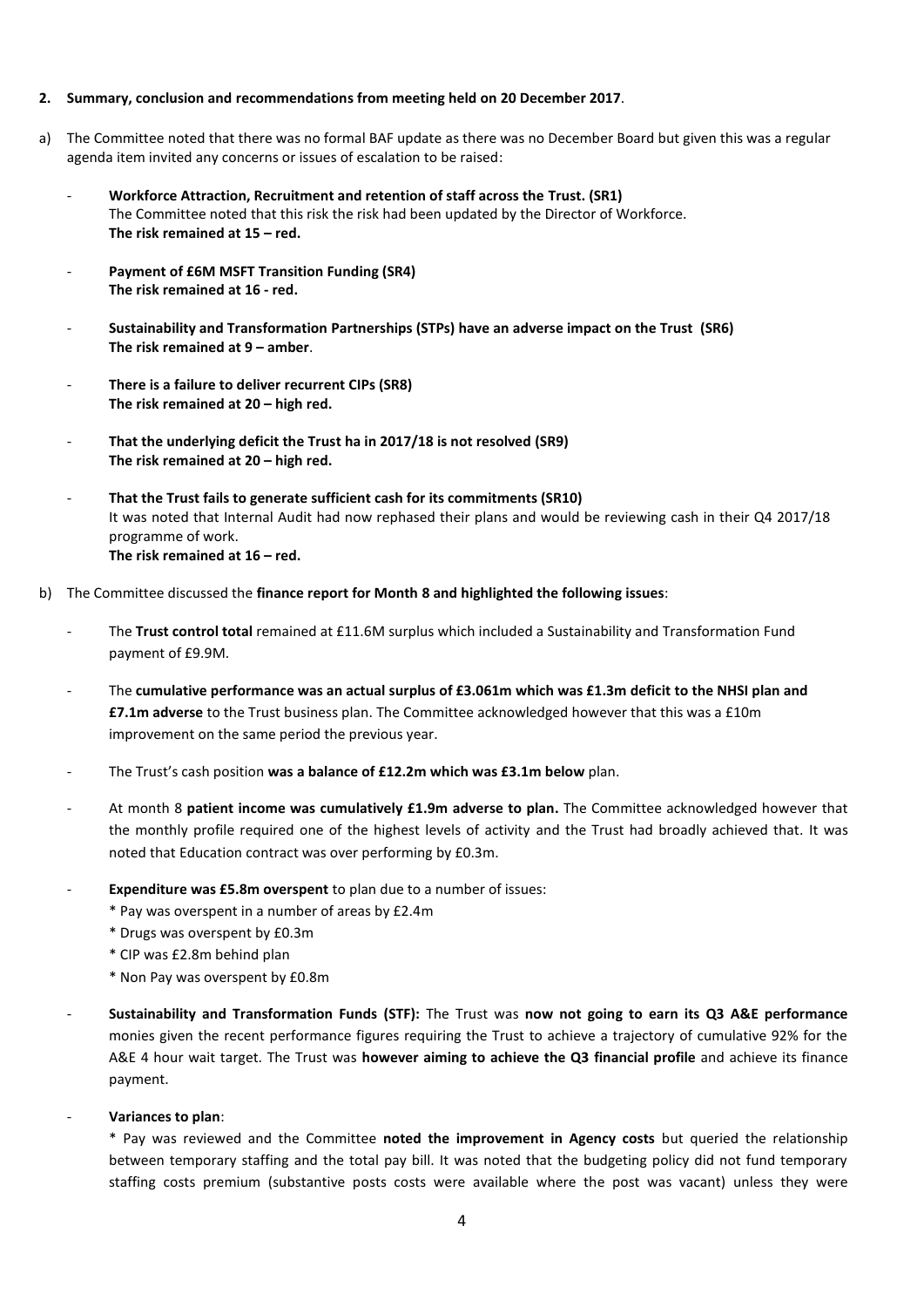approved through the annual cost pressure discussions. The graphs therefore showed different variables with some being actual compared to actual the previous year whilst others were variance to budget.

\* **Contractual Fines/Readmissions/Marginal Rate of Emergency Threshold (MRET)/Data Challenges** were discussed by the Committee. It was noted that the Trust was receiving significant and increasing volumes of data/information challenges from Commissioners (**worth circa £4m**) requiring increasing amounts of effort to defend and respond so that the Trust got paid for them. **It was noted that in line with previous years the Trust was assuming the return of Fines/MRET/Readmissions from Wolverhampton CCG but this had yet to be fully secured.**

\* **Allocation of CIP**. The Committee noted the differing methodologies between Divisions 1 and 2 with Division 1 fully allocating the target to Directorates but Division 2 keeping a proportion of the target at Divisional level. It was also noted that there remained £6m of unidentified CIP at corporate level.

\* **Aged debt performance**. The Committee was assured the debt was reviewed regularly and whilst progress was being made in some areas such as overseas debt, NHS Trusts were not paying according to agreed terms. **Walsall Healthcare in particular was now materially increasing** and had been escalated with the CFO writing to his counterpart. This would continue to be escalated until it was resolved.

- The **Committee received a slide pack that had been shared the previous Friday (15th December) with NHS Improvement on the forecast outturn position** for the Trust. **The most likely position for the Trust was a deficit to the control total (of +£1.7m excluding STF) of £11m producing an actual deficit of £9.3m (Excluding STF)** due predominantly to the underperformance against the CIP target. Variances around this position were modelled as best and worst case with the loss of £10m if the MSFT deficit support, the arbitration case the national CQUIN dispute were all lost. NHS Improvement had risk assessed the Trust and believed a position of £6m deficit (4.3m actual deficit) to the control total would be possible and had challenged the Trust to achieve that. It was also noted that Trust had recently been advised they were to be paid for 2 tranches of winter pressure funding (totalling circa £2m) some of which would support the financial outturn.
- h) The Committee **discussed the Financial Recovery Board report.** It was noted that against the financial target of £26.9m the Trust had increased its forecast to £16.0m. This left a deficit of £10.9m. The recurrent delivery was forecast to be £7.1m and non-recurrently £8.9m.

Of this the position at month **8 showed a delivery of £10.9m (87%) against the plan of £12.6m**.

FRB is scheduled to receive a further 8 PIDs in 2017/18.

The **Trust had reached agreement with consultants to assist with identifying and modelling productivity opportunities** with safehands and NHS Improvement had confirmed approval of the work in outpatients.

FRB were modelling the impact of a circa 2% CIP recurrently for the following year 2018/19 and would present that to Directors and FRB/F&P in January.

The Committee enquired as to the intention of running the PMO and it was confirmed that it was likely that a contract extension would take place with a view to identifying an internal resource in the medium term.

- i) The Committee discussed the **Temporary Staffing Dashboard** and it was noted that one area of particular staffing recruitment difficulty in Medical Physics was beginning to show positive results.
- j) The Committee received an update on the **Performance Element of the IQP Report (National & Contractual Standards)** with the following issues**:**

#### - **Patient Experience**

**All targets were met.** A total of 33 operations were cancelled during November, compared with 28 for the same period last year. The Committee noted the intention to **close to elective inpatient operations in the first week of January** in line with national expectations. A number of operations were cancelled by the Trust and patients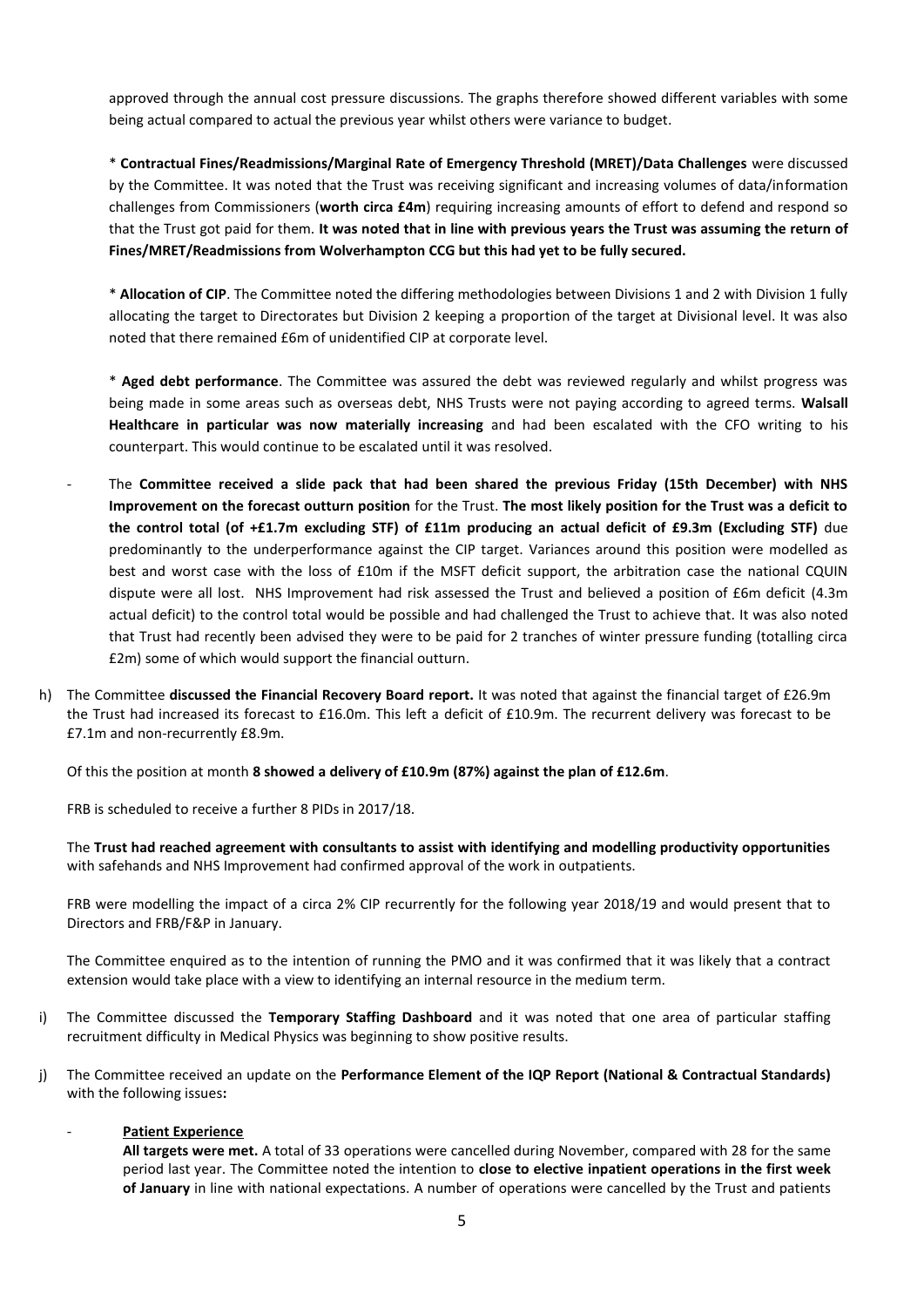due to the recent weather conditions but were not expected to affect the Trust's performance next month.

#### - **Waiting Times RTT.**

**Performance saw an improvement to 91.23%**. The Trust continues to focus on reducing the backlog where possible and working closely with the Directorates. Diagnostics performance deteriorated during November below the target partly due to an increase in referrals for Cardiac diagnostic tests. Additional sessions have been identified to cope. The Committee understood that the deterioration in the diagnostics performance was unexpected and expected to be rectified next month.

#### - **Urgent Care**.

The Committee **were informed of a significant deterioration in November (from 91.6% in October to 87.4% in November) and December.** This was believed to be due to an increase in patient acuity and a step change in ambulance conveyances from an average of 130 a day to 150. Data was showing that following the extreme weather conditions there had been an increase in cardiac arrests, stroke and respiratory conditions (both stroke and respiratory wards were full). Further work was being done on ambulance boundaries to see if the Trust catchment area had expanded. It was also reported that on Friday (15th December) the Trust **had been on level 4**  as there were 20 patients waiting in ED for a bed and there were none at the start of the day. This full escalation process had released 90 beds but the Trust had then quickly deteriorated over the ensuing weekend.

#### - **Ambulance Conveyances.**

99 patients had waited between 30-60 minutes and 9 patients greater than 60 minutes during November. There were no patients who breached the 12 hour target. 1 patient had waited longer than 12 hours for a bed but this was a paediatric Intensive Care patient whom was waiting for a bed at Birmingham Childrens' Hospital and to be safe was admitted to the Trust's Adult Intensive Care facility before being transferred to Birmingham Childrens. A further 12 hour breach was due to mental health bed capacity in other organisations.

#### - **Cancer**

31 day sub surgery had 4 patient breaches in month, which were all due to capacity issues. Performance was 92.6%, **the 94% target was not met**. 62 day traditional target had 31 patient breaches in month the target of 85% was not met at 76%. 62 day screening had 5 patient breaches and had not met the target of 90% with 81.8%. The Trust had been in discussion with NHS Improvement and NHS England and accepted all available help. Tertiary referrals times were improving slowly but not sufficiently to achieve targets.

There are currently 15 patients at 104+ plus days on the cancer waiting list (same as October). All **of the patients have had a harm review and no harm has been identified**. Some of the delays were due to late tertiary referrals and patient choice for robotic procedures but not all.

#### - **Sickness**

Sickness figures showed a deterioration to 4.48% in October (from 4.22% in September) but this was better than the same period last year (5.35%). The Committee expressed concern that flu vaccination rates for staff were down on the same period last year (60%) at 50%.

- k) The Committee received a **report on fines which detailed fines** which was much improved on the same period last year by £100k.
- l) The Committee received an **update on the STP:**

- Staffordshire STP had new leaders due to 6 CCGs going into 1 and this presented a risk as the replacement leaders are less well known to the Trust. The STP also under increasing pressure to get closer to their control total. **As a result there was vulnerability for Cannock MIU continuing.**

- Black Country STP had recently had another quarterly review but the outcome was yet to be known. The STP also had competing views on how to develop an Accountable Care System. Black Country Pathology and the Stroke service transfer from Walsall Healthcare continued.

m) The Committee received an **update on the contracting round which was now 4/5 weeks underway**.

**The City of Wolverhampton are putting their contracts out to consultation with a value of £8m. It is unclear how much**